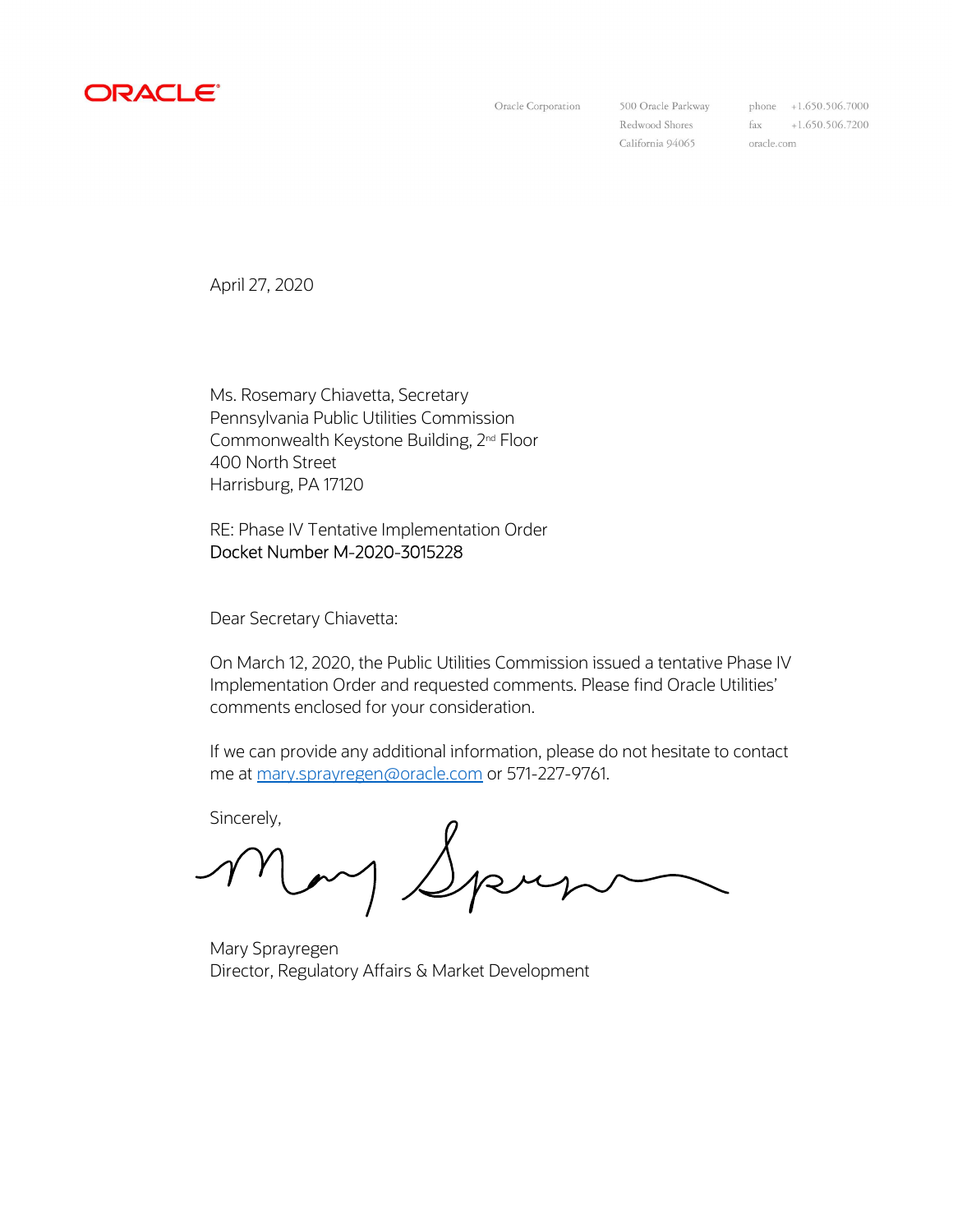# ORACLE

## Behavioral energy efficiency

For more than a decade, Oracle Utilities (through the Opower platform) has reliably delivered behavioral energy efficiency at scale. Opower's solutions were founded by a desire to target wasted energy through behavioral science. One of the greatest attributes of our programs is the rigor that we bring to measuring and verifying savings using a Randomized Control Trial (RCT). According to the U.S Department of Energy, the RCT is the most rigorous approach to measuring and verifying energy savings. $^{\rm 1}$ 

In Pennsylvania, more than 2 million residents have received an Opower Home Energy Report (HER), delivering nearly 2 TWh of electricity savings. That's enough electricity to power over 190,000 Pennsylvania homes for a year.

In addition to our work in Pennsylvania, behavioral energy efficiency programs have been adopted in more than 30 U.S. states and 3 Canadian provinces as a proven way to drive equitable, large scale energy savings across the residential sector. This is reflected in numerous efficiency potential studies over the last 10+ years. Behavioral programs have been running in places such as California and Massachusetts for more than 10 years and still there remains a significant amount of behavioral savings per recent potential studies.

#### Customer equity and experience matters

 $\overline{a}$ 

During the uncertain time of a global pandemic, when energy use is rising for many residents, programs that can help customers understand their energy use and how they can manage it are critical. Historically, residential lighting programs have served the primary role of delivering value to all classes of customers at all income levels. But as lighting phases out of portfolios, utilities will need to fill that gap and continue to provide value to consumers, particularly those with a limited income. Non-lighting residential programs

<sup>&</sup>lt;sup>1</sup> DOE, SEE Action Guide for States: Guidance on Establishing and Maintaining Technical Reference Manuals for Energy Efficiency Measures Evaluation, Measurement, and Verification Working Group (June 2017).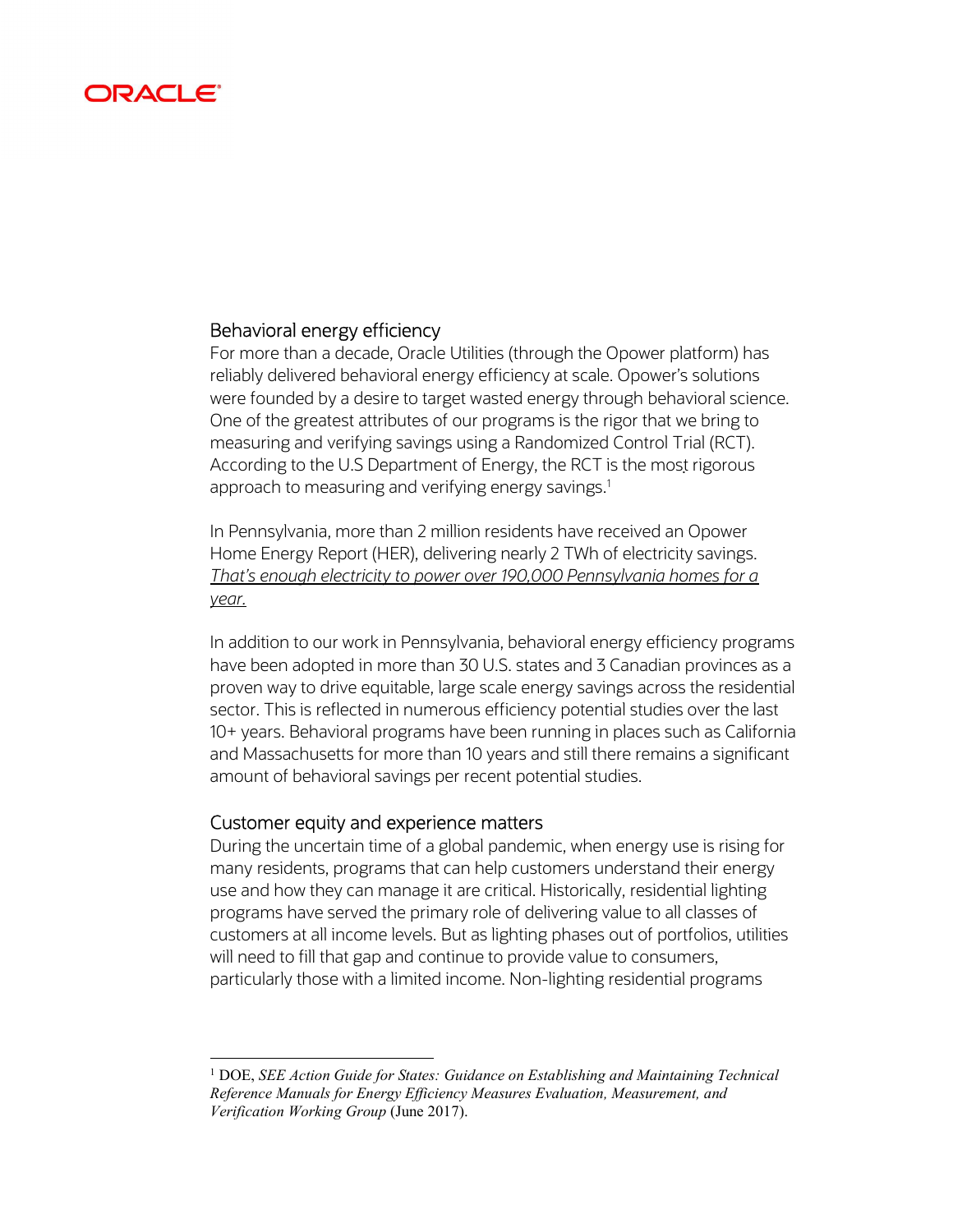# **DAGL**

such as whole-home retrofits typically have annual participation rates of <3%. Behavioral efficiency on the other hand offers something very few others can:

- $\triangleright$  Flexibility: Solutions that can mitigate other program uptake risk (due to opt-out design).
- **Equitable Scalability:** Over 24 TWh saved with low- and moderateincome HHs saving at the same rate as full population. And a 99% participation rate (only 1% chose to opt-out).
- ▶ Cost-Effectiveness: Incremental energy savings by layering-on digital solutions and driving program uplift.
- ▶ Rapid Time to Value: Opower ramps up quickly and employs targeted engagement tools to deliver reliable savings.



HERs deliver savings to all customers equally, regardless of income and age

## Continuous energy feedback can be used to drive deeper savings

Behavioral engagement is an effective tool for driving participation in other, long-lived measures. When a specific program is promoted within an HER, recipients are 32% more likely to participate. In one New York promotion, we saw a 61% increase in adoption of smart thermostats.